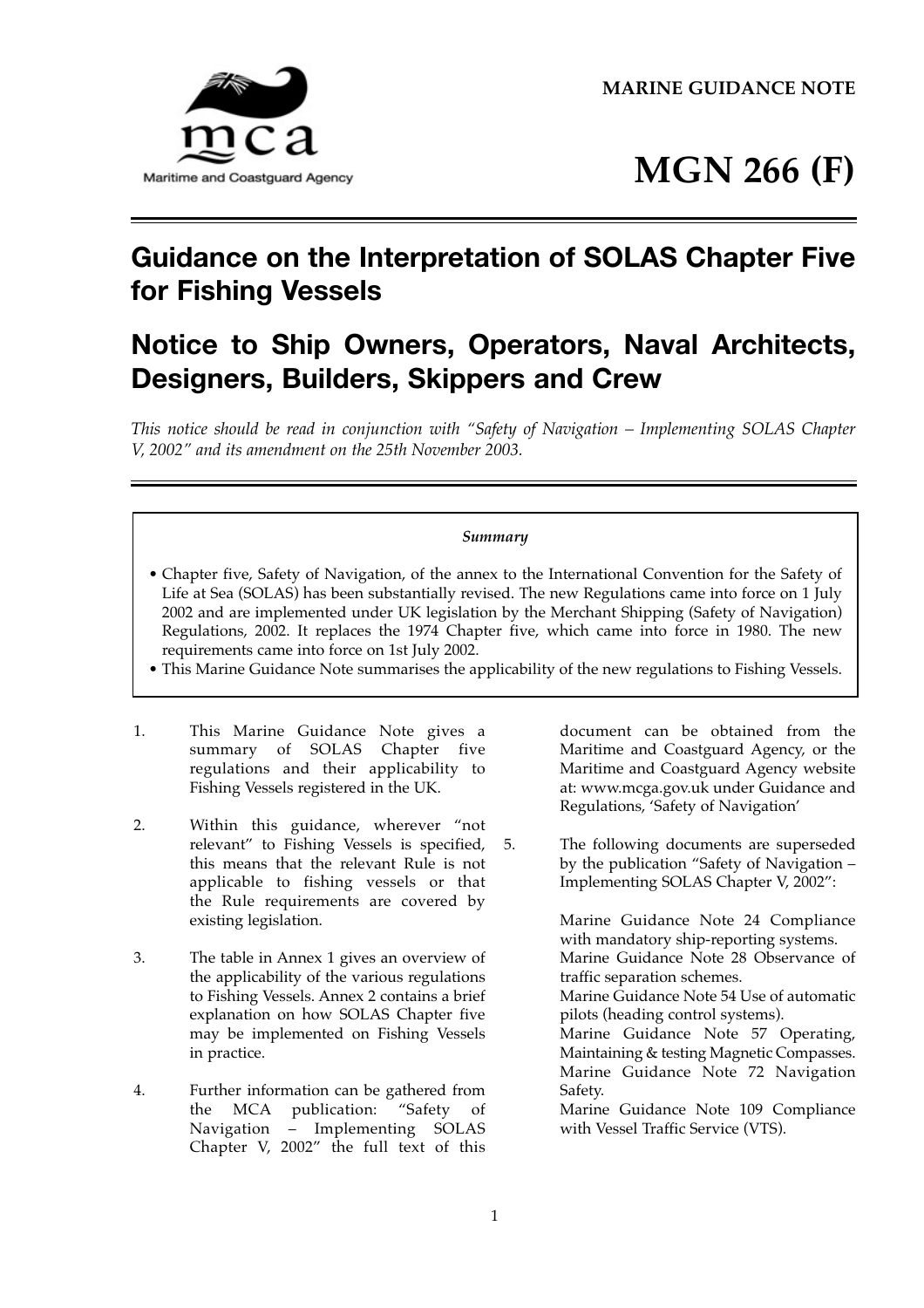Marine Guidance Note 133 Electronic Charts.

Marine Guidance Note 166 Guidance for Voyage Planning

M.760 Tinted glass for wheel-house and bridge front windows

M.1104 Recording of main propulsion unit movements

M.1638 Radar reflectors for small vessels M.1641 NW1 the Merchant Shipping (Navigational Warnings) Regs 1996. Merchant Shipping Note 1688 Navigational Equipment: the Standards for navigational equipment fitted on UK merchant ships

Merchant Shipping Note 1716 Pilot Transfer Arrangements.

#### **Further Information**

Further information on the contents of this Notice can be obtained from:

Fishing Safety Branch Maritime and Coastguard Agency Spring Place 105 Commercial Road SO15 1EG

Telephone: 023 8032 9130 Fax: 023 8032 9173

Maritime and Coastguard Agency Website Address: http://www.mcga.gov.uk

File Ref: MS/088/0001/0586

Published: 04/2004

© Crown Copyright 2004

**Safer Lives, Safer Ships, Cleaner Seas** <br> **Safer Lives, Safer Ships, Cleaner Seas** *of the Department for Transport**Seasure* 

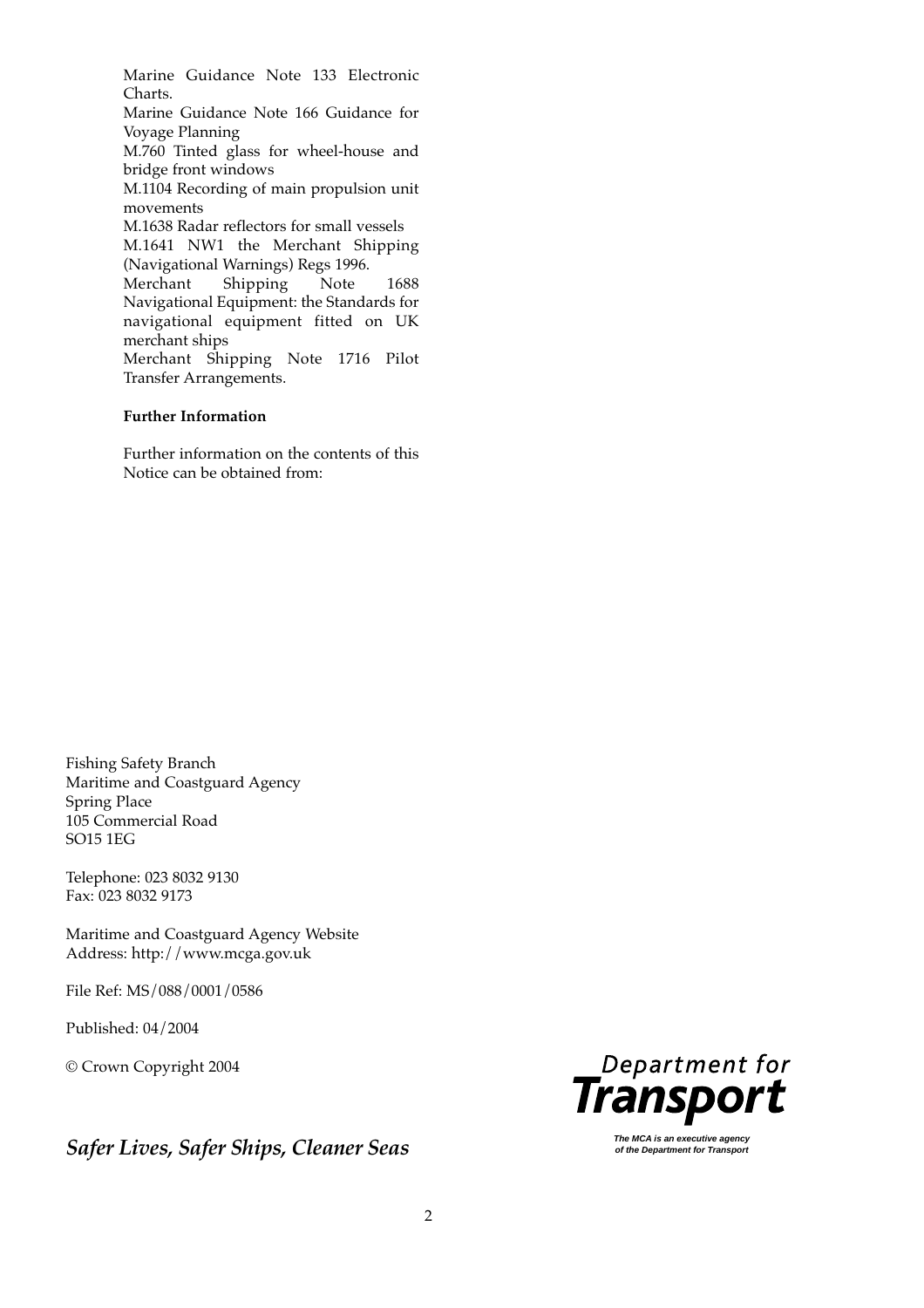Applies to new and existing vessels unless otherwise specified

= Not relevant to Fishing Vessels

| <b>SOLAS V</b><br>Regulation<br>Number | <b>APPLICATION</b>                                                                             | <b>SUBJECT</b>                          | <b>CONSEQUENCE OF</b><br>THE REQUIREMENT                                               |
|----------------------------------------|------------------------------------------------------------------------------------------------|-----------------------------------------|----------------------------------------------------------------------------------------|
| 1                                      |                                                                                                | Application                             | Details the range of<br>application to all<br>types of ship                            |
| $\overline{2}$                         |                                                                                                | Definitions                             | Defines terms used.                                                                    |
| 3                                      |                                                                                                | Exemptions and<br>Equivalents           | Discretionary powers<br>granted to administration                                      |
| $\overline{4}$                         | For the Marine<br>Administration<br>(Maritime and<br>Coastguard Agency)                        | Navigational<br>warnings                | Sets out requirements<br>for provision of information                                  |
| 5                                      | For the Marine<br>Administration<br>(Maritime and<br>Coastguard Agency)                        | Meteorological<br>Services and Warnings | Sets out requirements<br>for provision of information                                  |
| 6                                      | For the Marine<br>Administration<br>(Maritime and<br>Coastguard Agency)                        | North Atlantic<br>Ice Patrol            | Ships transiting the zone<br>covered by the service are to<br>make use of the service. |
| $\overline{7}$                         | For the Marine<br>Administration<br>(Maritime and<br>Coastguard Agency)<br>and passenger ships | Search and<br><b>Rescue Services</b>    | Provision of SAR.                                                                      |
| 8                                      | For the Marine<br>Administration<br>(Maritime and<br>Coastguard Agency)                        | <b>Lifesaving Signals</b>               | Use of international signals<br>(See regulation 29)                                    |
| 9                                      | For the Marine<br>Administration<br>(Maritime and<br>Coastguard Agency)                        | Hydrographic<br><b>Services</b>         | Provision of Hydrographic<br>Information                                               |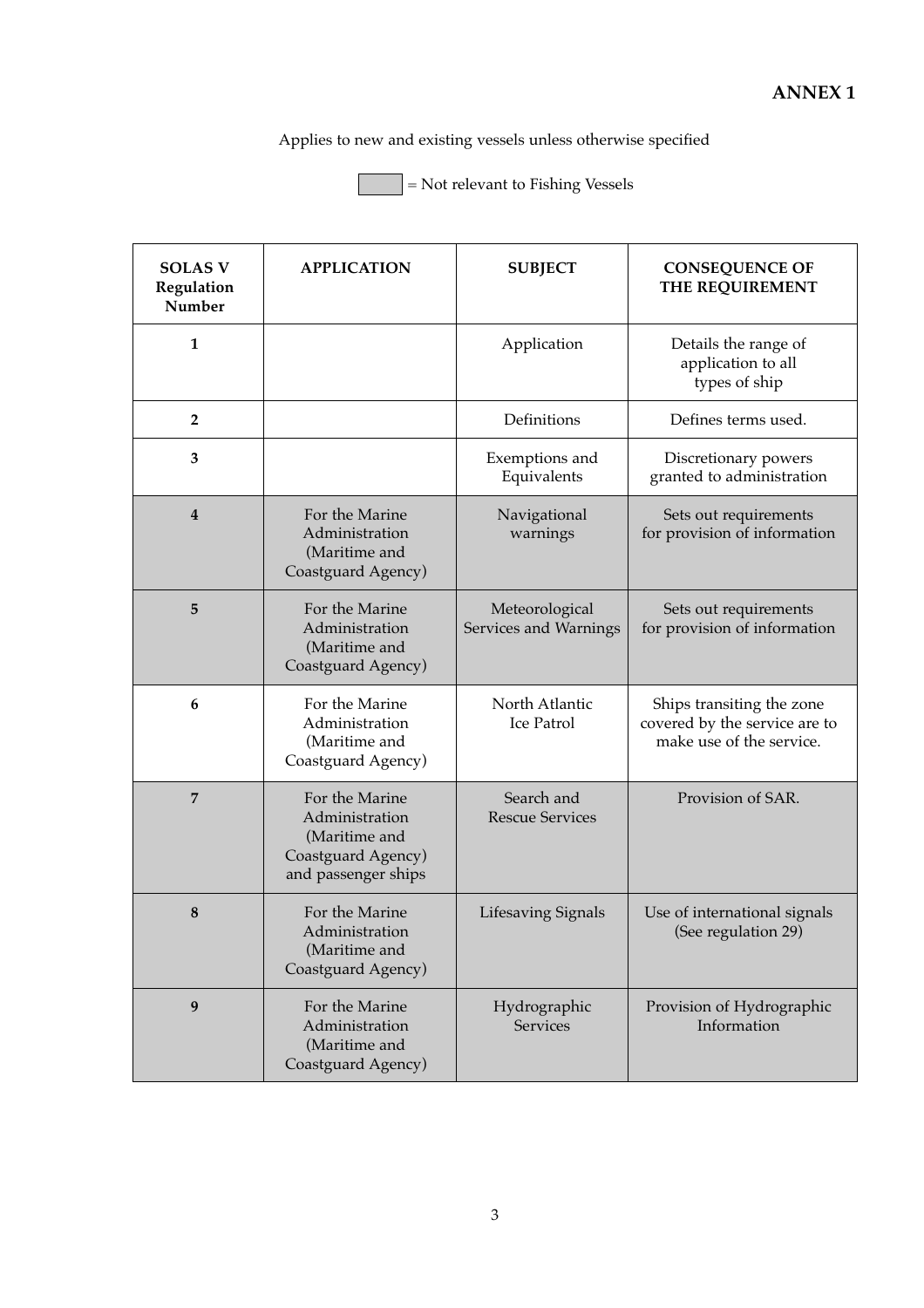| <b>SOLAS V</b><br>Regulation<br>Number | <b>APPLICATION</b>                                                                     | <b>SUBJECT</b>                                                                      | <b>CONSEQUENCE OF</b><br>THE REQUIREMENT                                                                                                                           |
|----------------------------------------|----------------------------------------------------------------------------------------|-------------------------------------------------------------------------------------|--------------------------------------------------------------------------------------------------------------------------------------------------------------------|
| 10                                     | All Vessels                                                                            | Ships routeing                                                                      | All ships to use mandatory<br><b>International Maritime</b><br>Organization routeing<br>systems as specified<br>for type and size                                  |
| 11                                     | All Vessels                                                                            | Ship Reporting<br>Systems                                                           | All ships to comply with<br>mandatory reporting schemes<br>as specified for the<br>particular scheme                                                               |
| 12                                     | All Vessels                                                                            | <b>Vessel Traffic</b><br><b>Services</b>                                            | All ships to participate<br>in and comply with port<br>and coastal Vessel<br>Traffic Systems.                                                                      |
| 13                                     | For the Marine<br>Administration (UK<br>Ports & LHA)                                   | Establishment and<br><b>Operation of Aids</b><br>to Navigation                      | Provision of lights,<br>Buoy age etc.                                                                                                                              |
| 14                                     | All Vessels except<br>for 14.2 & 14.4.                                                 | Ships' Manning                                                                      | Working language to be<br>established with any plans<br>and lists translated.                                                                                      |
| 15                                     | All Vessels                                                                            | Principles Relating<br>to Bridge Design                                             | Principles of design<br>to be applied.                                                                                                                             |
| 16                                     | All Vessels                                                                            | Maintenance of<br>Equipment                                                         | Provision of manuals to allow<br>maintenance and operation.                                                                                                        |
| 17                                     | All Vessels                                                                            | Electromagnetic<br>Compatibility                                                    | Installation of equipment,<br>and precautions when using<br>portable electrical equipment<br>to prevent electrical<br>interference with<br>navigational equipment. |
| 18                                     | Applies as Reg. 19<br>and $20$                                                         | Type approval<br>Testing of Equipment                                               | The standards apply where<br>19 and 20 also apply.                                                                                                                 |
| 19                                     | <b>Fishing Vessels</b>                                                                 | Carriage<br>Requirements<br>for Ship borne<br>Navigational Systems<br>and Equipment | See the Codes of Practise.                                                                                                                                         |
| 20                                     | New Vessels on<br>international voyages of<br>>3000GT built on<br>or after 1 July 2002 | Voyage Data<br>Recorders                                                            | See implementation timetable.                                                                                                                                      |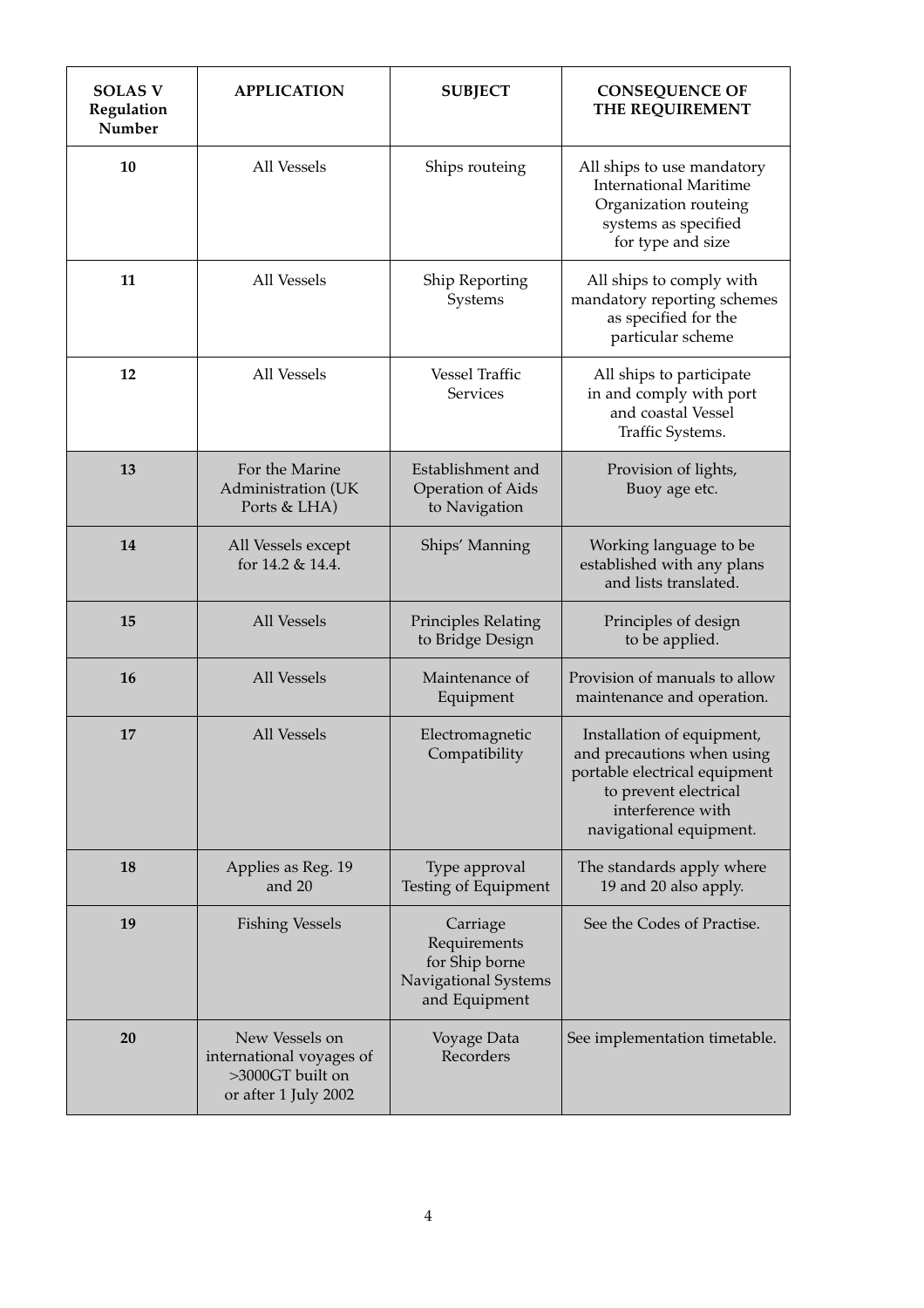| <b>SOLAS V</b><br>Regulation<br>Number | <b>APPLICATION</b>                                                                                                                                                                                                                 | <b>SUBJECT</b>                                                                                                                                               | <b>CONSEQUENCE OF</b><br>THE REQUIREMENT                                                                                                                                                                                                                                                    |
|----------------------------------------|------------------------------------------------------------------------------------------------------------------------------------------------------------------------------------------------------------------------------------|--------------------------------------------------------------------------------------------------------------------------------------------------------------|---------------------------------------------------------------------------------------------------------------------------------------------------------------------------------------------------------------------------------------------------------------------------------------------|
| 21                                     | for UK ships this new<br>provision will not<br>apply to:<br>- Ships below 150 gross<br>tonnage on international<br>voyages<br>- Ships below 500 gross<br>tonnage not engaged on<br>international voyages,<br>and - Fishing vessels | All ships shall carry an<br>up-to-date copy of<br>Volume III of the<br>International<br>Aeronautical and<br>Maritime Search<br>and Rescue<br>(IAMSAR) Manual | See MGN 261                                                                                                                                                                                                                                                                                 |
| 22                                     | All Vessels not less than<br>45m in length built on<br>or after 1 July 1998                                                                                                                                                        | Navigation Bridge<br>Visibility                                                                                                                              | Application is dealt with in<br>Marine Guidance Note 188(F).<br>The requirement is duplicated<br>in the Torremolinos Protocol<br>chapter 10, regulation 6, but<br>with a lesser application.                                                                                                |
| 23                                     | On vessels where a pilot<br>is likely to be employed                                                                                                                                                                               | Pilot Transfer<br>Arrangements                                                                                                                               | Fishing Vessels entering into<br>ports in which pilots are likely<br>to be employed shall be<br>provided with pilot<br>transfer arrangements.                                                                                                                                               |
| 24                                     | All vessels                                                                                                                                                                                                                        | Use of Heading<br>and/or Track<br><b>Control Systems</b>                                                                                                     | Bridge procedures for<br>steering including:<br>1. Immediate manual control<br>under particular situations<br>with the availability of a<br>qualified helmsperson and<br>under supervision of a<br>responsible officer.<br>2. Manual steering tested<br>after prolonged periods<br>in auto. |
| 25                                     | <b>All Vessels</b>                                                                                                                                                                                                                 | Operation of Main<br>Source of Electrical<br>power and<br><b>Steering Gear</b>                                                                               | In situations – use of second<br>steering power unit when<br>capable of simultaneous<br>operation.                                                                                                                                                                                          |
| 26                                     | <b>All Vessels</b>                                                                                                                                                                                                                 | <b>Steering Gear:</b><br><b>Testing and Drills</b>                                                                                                           | Specification for steering<br>gear testing and drills,<br>with records of same.                                                                                                                                                                                                             |
| 27                                     | All vessels                                                                                                                                                                                                                        | Nautical Charts &<br>Publications                                                                                                                            | Charts and publications to be<br>adequate and up to date.                                                                                                                                                                                                                                   |
| 28                                     | All vessels on<br>international voyages<br>only                                                                                                                                                                                    | Records of<br>Navigational<br><b>Activities</b>                                                                                                              | A log book or other<br>Maritime and Coastguard<br>Agency approved format to<br>record navigational<br>activities and events<br>of the voyage.                                                                                                                                               |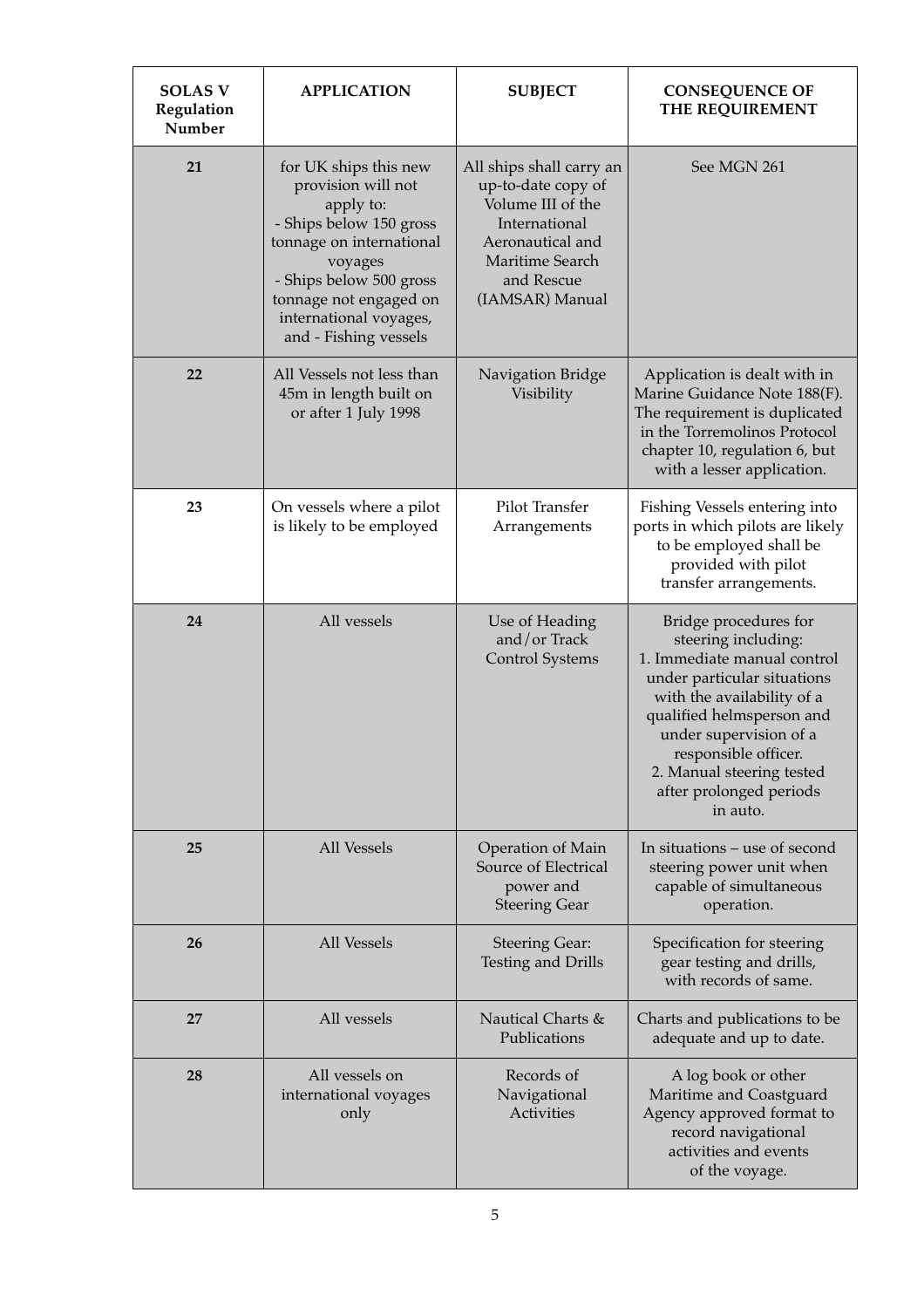| <b>SOLAS V</b><br>Regulation<br>Number | <b>APPLICATION</b>                                                                                | <b>SUBJECT</b>                                                                   | <b>CONSEQUENCE OF</b><br>THE REQUIREMENT                                                                                                               |
|----------------------------------------|---------------------------------------------------------------------------------------------------|----------------------------------------------------------------------------------|--------------------------------------------------------------------------------------------------------------------------------------------------------|
| 29                                     | All vessels                                                                                       | Lifesaving signals<br>to be Used by Ships,<br>Aircraft or Persons<br>in Distress | Requires an illustrated<br>table for the officer on watch.                                                                                             |
| 30                                     | Passenger vessels                                                                                 | Operational<br>limitations                                                       |                                                                                                                                                        |
| 31                                     | All vessels and<br>Administration                                                                 | Danger messages                                                                  | The conduct of all ships for<br>danger messages                                                                                                        |
| 32                                     | All vessels                                                                                       | Information<br>Required in Danger<br>Messages                                    | The content of all<br>danger messages                                                                                                                  |
| 33                                     | All vessels                                                                                       | Distress messages:<br>Obligations and<br>procedures                              | All ships to respond to<br>distress signals or messages                                                                                                |
| 34                                     | Applies to all vessels<br>operating outside waters<br>categorised in Marine<br>Guidance Note 1776 | Safe Navigation<br>and Avoidance of<br>Dangerous<br><b>Situations</b>            | Procedures for safe navigation<br>and passage plans.<br>Applies to all vessels operating<br>outside waters categorised in<br>Marine Guidance Note 1776 |
| 35                                     | All vessels                                                                                       | Misuse of distress<br>signals                                                    | See M.1642/COLREG.1                                                                                                                                    |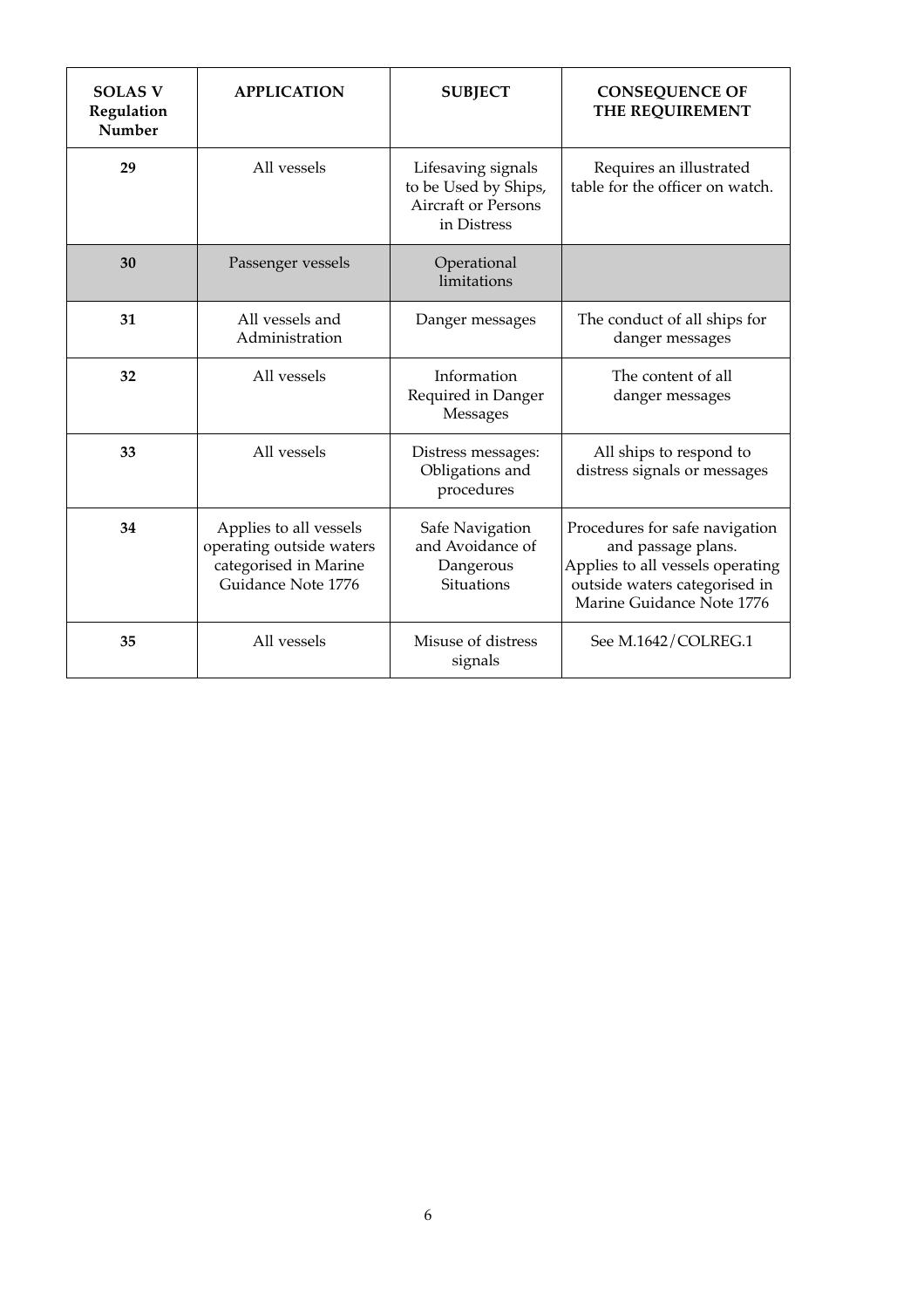What follows includes relevant points taken from SOLAS Chapter V relevant to Fishing Vessels however this is not the full text and therefore should not be taken as such.

#### **Regulation 10: Ships' Routeing**

Ships' routeing systems contribute to safety of life at sea, safety and efficiency of navigation and/or protection of the marine environment. Ships' routeing systems when provided are mandatory for use by all Fishing Vessels. All details of adopted schemes are shown on the relevant UKHO charts, with any special requirements set out in chart notes.

### **Regulation 11: Ship Reporting Systems**

Ship reporting systems contribute to safety of life at sea, safety and efficiency of navigation and/or protection of the marine environment. Details of mandatory ship reporting schemes are promulgated through relevant parts of the Admiralty List of Radio Signals, including any amendments, corrections or replacements. Further information may be gathered in the Marine Guidance Note 153 (M+F) Compliance with Mandatory Ship Reporting Systems.

# **Regulation 12: Vessel Traffic Services**

Vessel Traffic Services (VTS) are provided world-wide to improve navigational safety and efficiency, safety of life at sea and protection of the marine environment. There are two types of VTS: Port and Coastal, and there is a clear distinction between the two. A Port (or river) VTS is a service provided when entering or leaving ports or harbours or when sailing along rivers or through waters which restrict the manoeuvring of ships. A Coastal Vessel Traffic Service is mainly concerned with vessel traffic passing through a sea area.

In most ports and within territorial seas, participation in Vessel Traffic Service is mandatory under local regulations. Information on available Vessel Traffic Services is given in the Admiralty List of Radio Signals (ALRS) Volume 6 parts 1, 2, 3 and 4 and the IALA VTS Manual. Maritime and Coastguard Agency strongly urges all UK ships to make use of any Vessel Traffic Service that is provided. The Maritime and Coastguard Agency will keep compliance of vessels with Vessel Traffic Service under review and if performance is considered unacceptable, appropriate action may be taken.

#### **Regulation 29: Life-saving signals to be used by ships, aircraft or persons in distress**

International life-saving signals are to be used by any ship or person in distress, when communicating with Search and Rescue units. It is therefore important that fishermen are familiar with them. Life-saving signals are described in the International Aeronautical and Maritime Search and Rescue (IAMSAR) Manual Vol.III, Mobile Facilities, and illustrated in the International Code of Signals, as amended pursuant to resolution A.80(IV). This publication is available through the International Maritime Organization web page: www.imo.org.

The table of life-saving signals is to be displayed prominently in the wheelhouse and all watch keepers are to be familiar with the signals and ensure that they are correctly used in distress situations.

The Maritime and Coastguard Agency encourages all organisations concerned with small craft to ensure that their members are made aware of the international lifesaving signals and that copies of the signals are made available to them.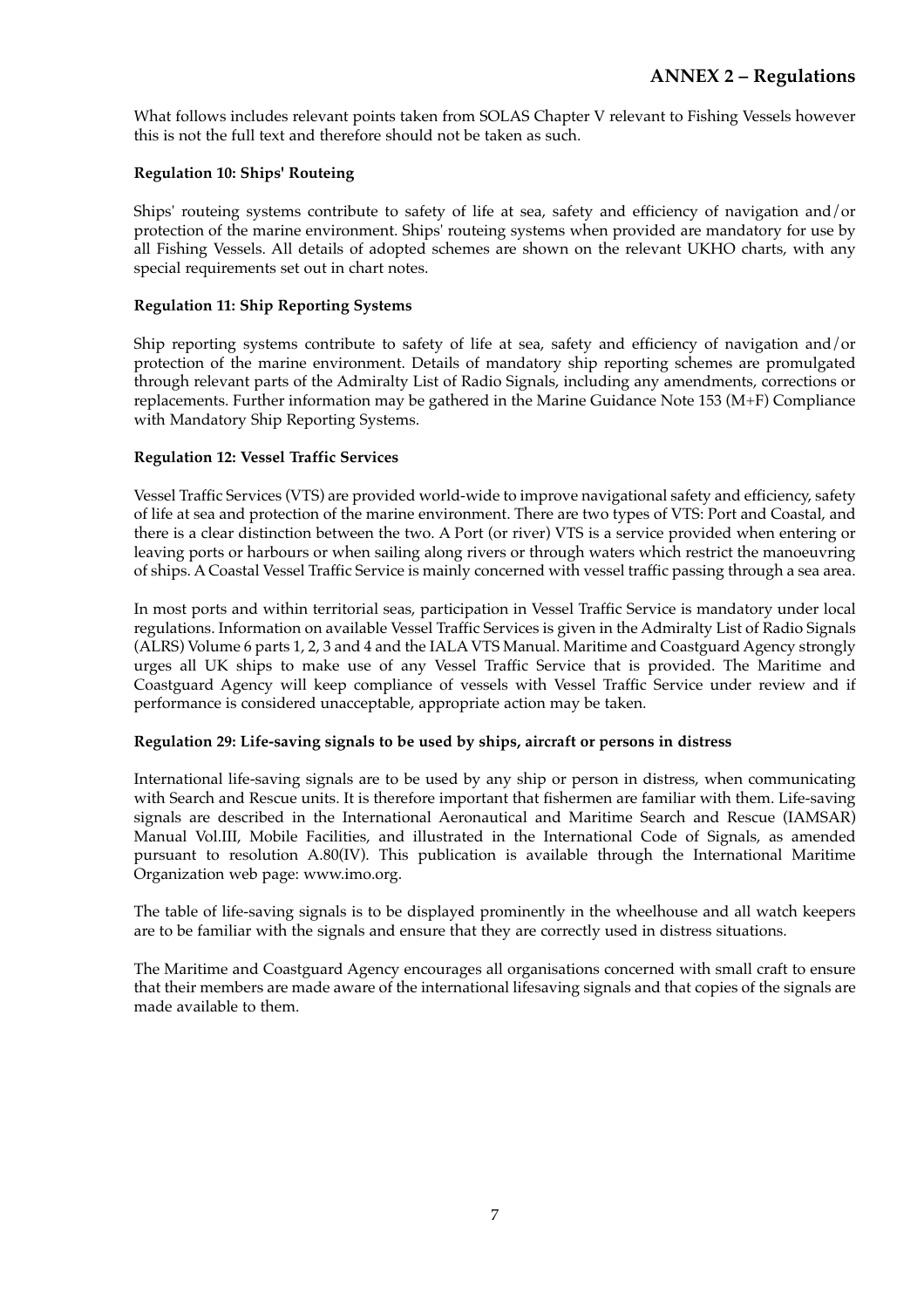#### **Regulation 31: Danger Messages**

The Skipper of every Fishing Vessel which meets with:

Dangerous ice, A dangerous derelict or any other direct danger to navigation, A tropical storm, Sub-freezing air temperatures associated with gale force winds causing severe ice accretion on superstructures, or Winds of force 10 or above on the Beaufort scale for which no storm warning has been received,

is bound to communicate the information, by all means at his disposal, to ships in the vicinity and also to the competent authorities. The form in which the information is sent is not obligatory. It may be transmitted either in plain language (preferably English) or by means of the International Code of Signals.

All such radio messages shall be preceded by the safety signal, using the procedure as prescribed by the Radio Regulations.

The transmission of messages respecting the dangers specified is free of cost to the ships concerned.

The Skipper's report is to be sent to the appropriate National or NAVAREA Co-ordinator for navigational warnings via a coastal station. For NAVAREA 1 (which includes United Kingdom waters) the NAVAREA Co-ordinators are:

For dangers to navigation (listed in Reg.32) - the National Hydrographer, UKHO, Taunton.

For meteorological dangers (listed in Reg.32) - the National Meteorological Centre (NMC) of the Met Office.

For other areas and for details of national authorities refer to Volume 1 of the Admiralty List of Radio Signals (ALRS) obtainable from admiralty chart agents or the Hydrographic Office Publications, Hydrographic Office, Admiralty Way, Taunton. Somerset TA1 2DN.

#### **Regulation 32: Information required in danger messages**

The following information is required in danger messages:

Ice, derelicts and other direct dangers to navigation:

The kind of ice, derelict or danger observed. The position of the ice, derelict or danger when last observed. The time and date (Universal Co-ordinated Time) when the danger was last observed.

#### **Tropical cyclones (storms):**

A statement that a tropical cyclone has been encountered. This obligation should be interpreted in a broad spirit, and information transmitted whenever the Skipper has good reason to believe that a tropical cyclone is developing or exists in the neighbourhood. Time, date (Universal Co-ordinated Time) and position of ship when the observation was taken. As much of the following information as is practicable should be included in the message:

- barometric pressure, preferably corrected (stating millibars, millimetres, or inches, and whether corrected or uncorrected);
- barometric tendency (the change in barometric pressure during the past three hours);
- true wind direction;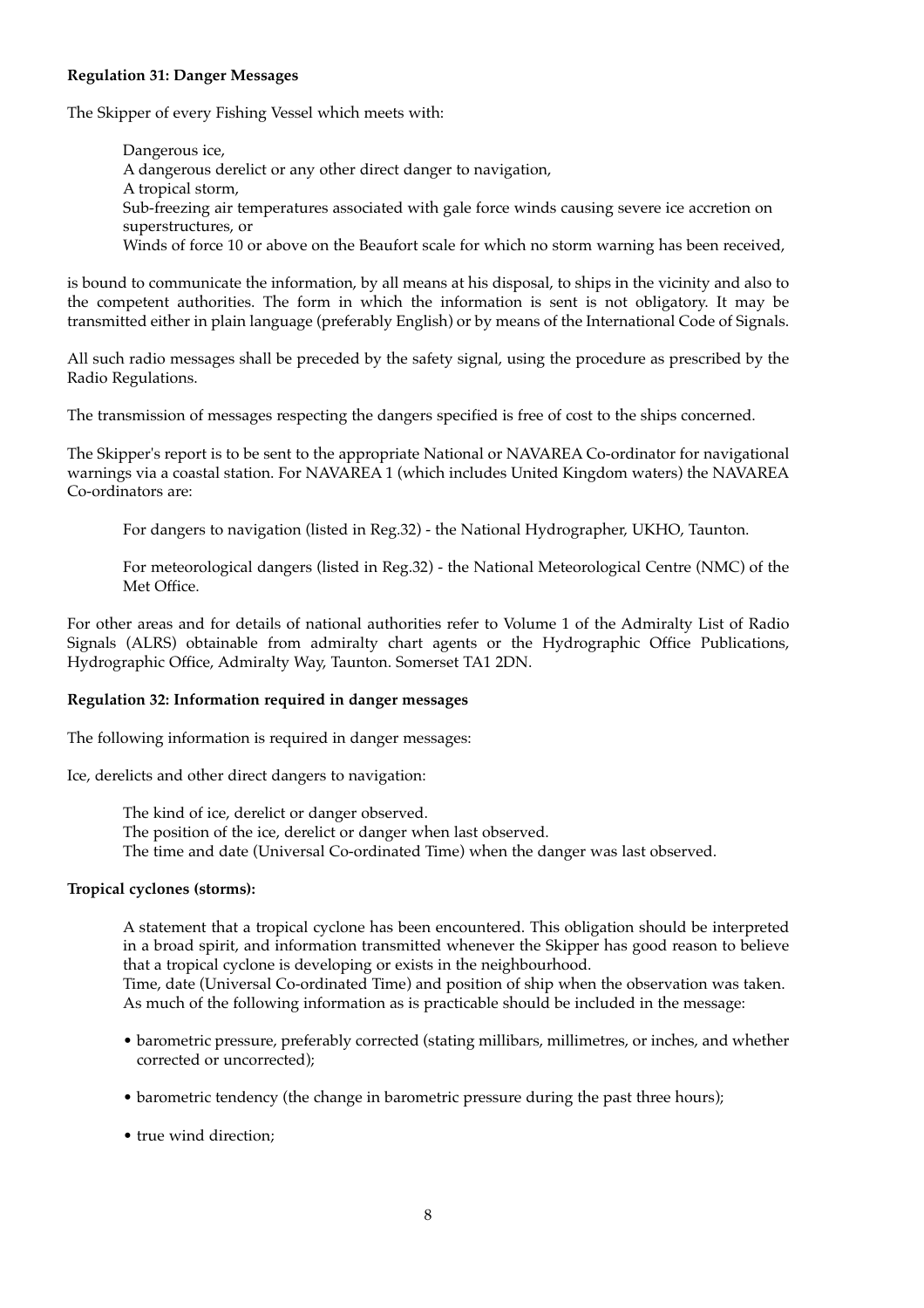- wind force (Beaufort scale);
- state of the sea (smooth, moderate, rough, high);
- swell (slight, moderate, heavy) and the true direction from which it comes. Period or length of swell (short, average, long) would also be of value;
- true course and speed of ship

Winds of force 10 or above on the Beaufort scale for which no storm warning has been received:

This is intended to deal with storms other than the tropical cyclones; when such a storm is encountered, the message should contain:

Time, date (Universal Co-ordinated Time) and position of ship when the observation was taken. As much of the following information as is practicable should be included in the message:

- barometric pressure, preferably corrected (stating millibars, millimetres, or inches, and whether corrected or uncorrected);
- barometric tendency (the change in barometric pressure during the past three hours);
- true wind direction;
- wind force (Beaufort scale);
- true course and speed of ship

Sub-freezing air temperatures associated with gale force winds causing severe ice accretion on superstructures:

Time and date (Universal Co-ordinated Time). Air temperature. Sea temperature (if practicable). Wind force and direction.

The Skipper is required to report the dangers to navigation specified and to report the information to ships in the vicinity and the competent authorities. The competent authorities are then required to promulgate the information.

The Skipper's report is to be sent, preferably in English or using the International Code of Signals, to the appropriate National or NAVAREA Coordinator for navigational warnings via a coastal station. Details of NAVAREAs are given in Vol.1 of the admiralty list of Radio Signals (ALRS).

#### **Regulation 33: Distress messages: Obligations and procedures**

The regulation places an obligation on Skippers to respond to messages from any source that indicates persons are in distress at sea. Skippers who, in special circumstances, decide not to respond to a distress must enter their reasons in their log-book and, if they have not responded to the distress, inform the appropriate search and rescue authorities of their decision not to proceed. If, after receipt of a distress message, it becomes apparent that other vessels, and the appropriate search and rescue authorities are not responding then, full details of the distress message should be communicated to the appropriate search and rescue co-ordinating authority.

The Skipper of a Fishing Vessel at sea which is in a position to be able to provide assistance on receiving a signal from any source that persons are in distress at sea, is bound to proceed with all speed to their assistance. If possible he should inform them or the search and rescue service that the ship is doing so.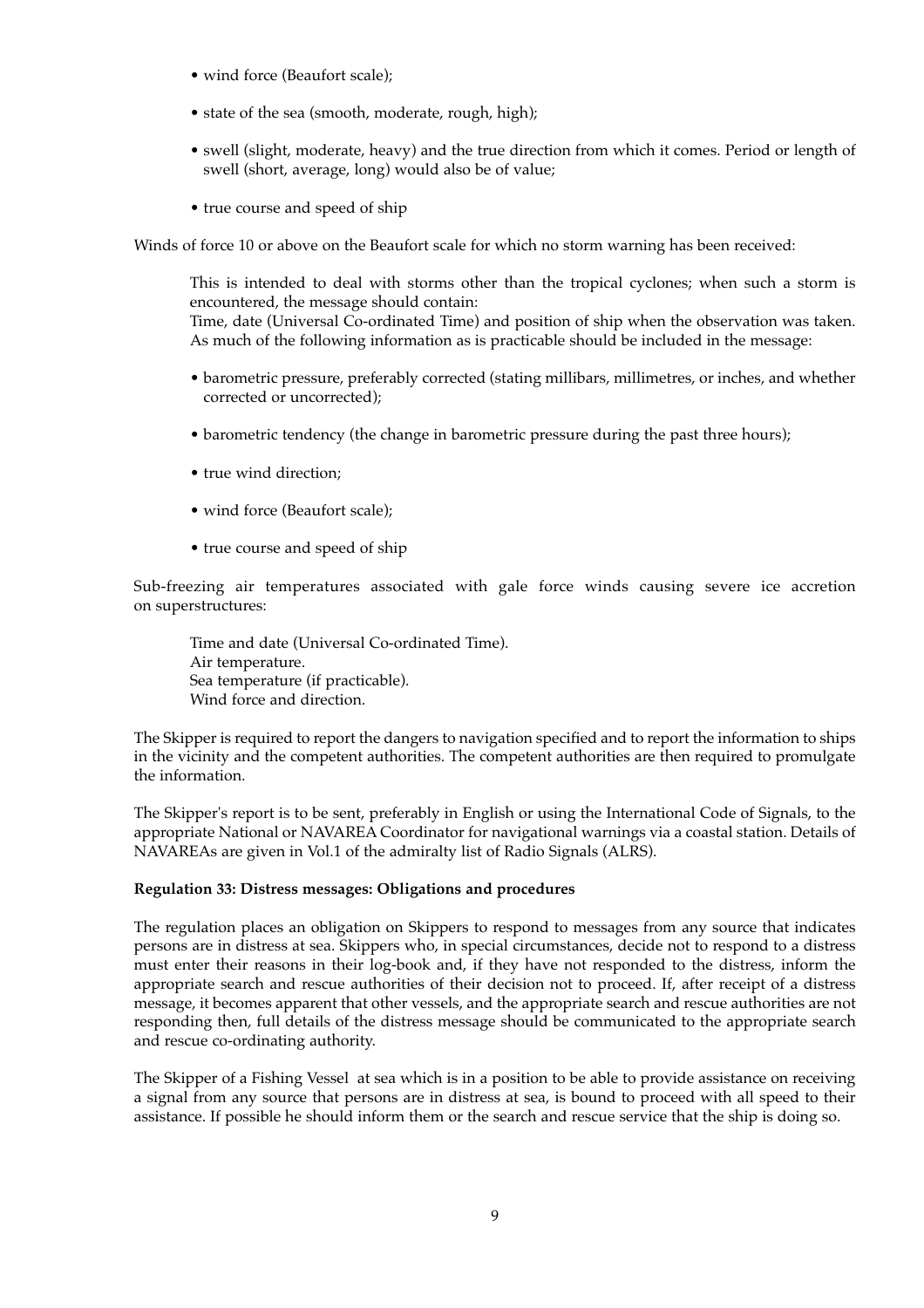The Skipper of a Fishing Vessel in distress or the search and rescue service concerned has the right to requisition one or more of the ships that responded as may be considered best able to render assistance. So far as may be possible, the Skipper of the Fishing Vessel that answered the distress alert should be consulted in this process. It shall be the duty of the Skipper or Skippers of the Fishing Vessel or Vessels requisitioned to comply with the requisition by continuing to proceed with all speed to the assistance of persons in distress.

Skippers of Fishing Vessels shall be released from their obligation to proceed on learning that their Fishing Vessel has not been requisitioned and that one or more other ships have been requisitioned and are complying with the requisition. This decision shall, if possible, be communicated to the other requisitioned ships and to the search and rescue service.

The Skipper of a Fishing Vessel shall be released from the obligation to proceed, even if his Fishing Vessel has been requisitioned, on being informed by:

The persons in distress The search and rescue service, or The master of another ship which has reached such persons

That assistance is no longer necessary.

#### **Regulation 34: Safe navigation and avoidance of dangerous situations**

Regulation 34 applies to all Fishing Vessels which proceed to sea, outside categorised waters.

The voyage plan shall identify a route which:

Takes into account any relevant ships' routeing systems

Ensures sufficient sea room for the safe passage of the ship throughout the voyage

Anticipates all known navigational hazards and adverse weather conditions; and

Takes into account the marine environmental protection measures that apply, and avoids, as far as possible, actions and activities which could cause damage to the environment.

The owner, the charterer, or the company, operating the Fishing Vessel or any other person shall not prevent or restrict the Skipper of the Fishing Vessel from taking or executing any decision which, in the Skipper's professional judgement, is necessary for safe navigation and protection of the marine environment.

It is important to note that Regulation 34 makes a properly prepared voyage plan mandatory and the plan is liable to be checked during inspections and surveys.

The Maritime and Coastguard Agency expects all Skippers of a Fishing Vessel to make a careful assessment of any proposed voyage taking into account all dangers to navigation, weather forecasts, tidal predictions and other relevant factors including the competence of the crew.

An appropriate voyage plan should be left with a responsible person on shore. The voyage plan will help guide Search and Rescue teams in the event of an emergency. An oral message, in some circumstances may be enough; however a written message is recommended.